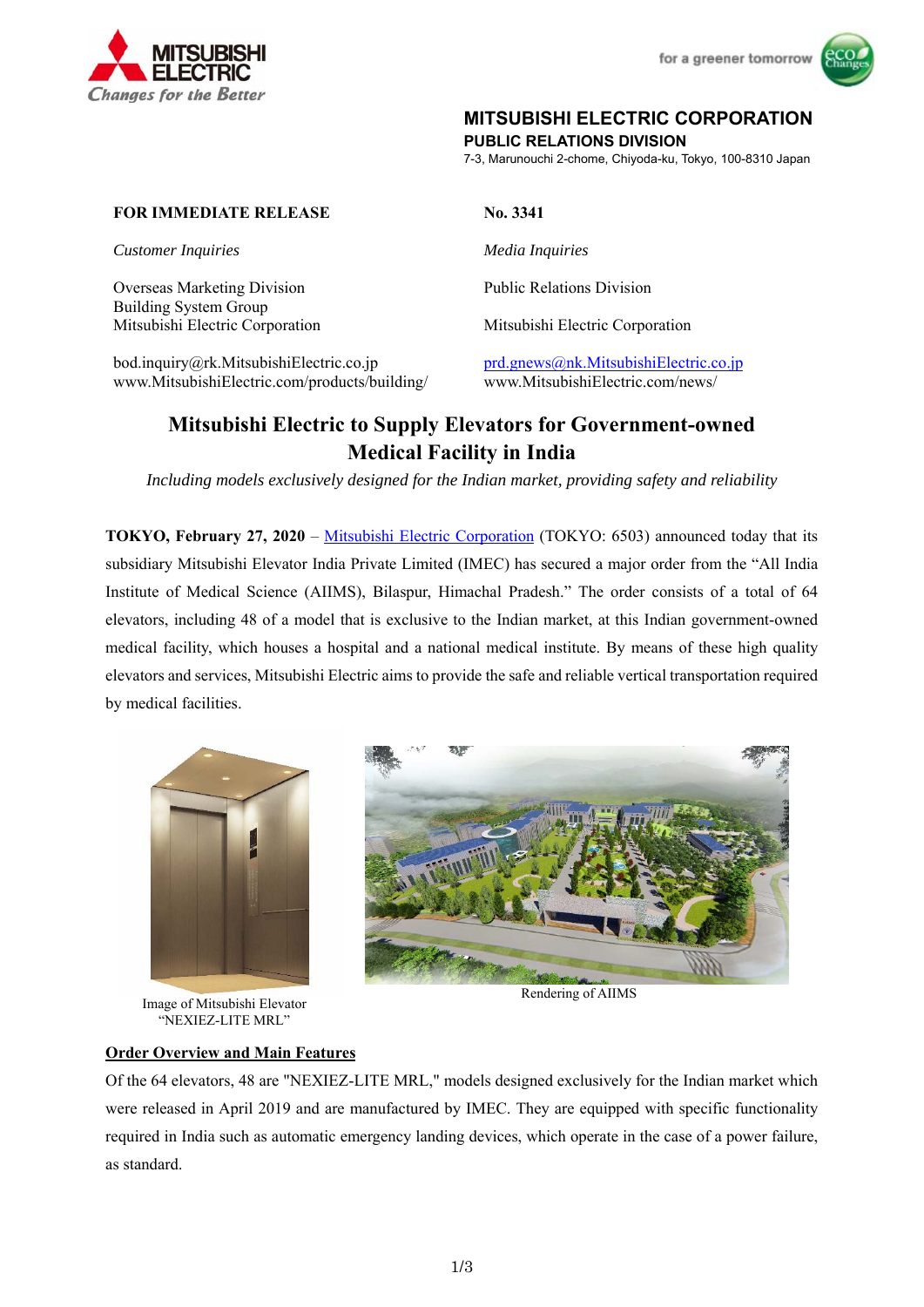| Product       | NEXIEZ-LITE MRL                                      | NEXIEZ-MRL                                       |
|---------------|------------------------------------------------------|--------------------------------------------------|
| Units         | 48 units                                             | 16 units                                         |
| Specification | $13-15$ persons<br>$60$ m/min.                       | 21 persons<br>$60$ m/min.                        |
| Supplier      | Mitsubishi Elevator India Private<br>Limited (India) | Mitsubishi Elevator Asia Co., Ltd.<br>(Thailand) |
| Schedule      | Will ship from March 2020                            |                                                  |

#### **Overview of "AIIMS, Bilaspur, Himachal Pradesh"**

AIIMS is a hospital and national medical institute which was established under the "Pradhan Mantri Swasthya Suraksha Yojana (PMSSY)." Consisting of a hospital, medical institute and accommodation facilities, it is located in the Bilaspur district of Himachal Pradesh State in northern India. PMSSY is a scheme aimed at expanding high quality healthcare and educational facilities in India in order to correct regional disparities in tertiary care services and provide affordable and reliable healthcare services across the country.

| Name           | All India Institute of Medical Science, Bilaspur, Himachal Pradesh       |  |
|----------------|--------------------------------------------------------------------------|--|
| Location       | Kosipra, Tehsil-Saadar, Bilaspur District, Himachal Pradesh State, India |  |
| Owner          | Government of India (Ministry of Health and Family Welfare)              |  |
| Major Function | Hospital and Medical Institute                                           |  |
|                | Hospital: 1st to 8th floors above ground                                 |  |
| Facilities     | Medical Institute: 1st to 7th floors above ground                        |  |
|                | Accommodation Facility: 1st to 11th floors above ground                  |  |

#### **Background**

The elevator market in India continues to expand as the national economy grows. Annual demand for new installations in the fiscal year ending in March 2020 is believed to have totaled about 63,000 units, second only to China, and is expected to continue rising. In 1995, Mitsubishi Electric commenced its elevator business in India through a local distributor, establishing IMEC in 2012. The company has been expanding its business in the meantime, initiating local production of elevators and establishing an integrated system for sales, manufacturing, installation, and maintenance in 2016. In April 2019, the company launched a new lineup of machine-room-less "NEXIEZ-LITE MRL" elevators designed exclusively for the Indian market. Its use of local production facilities has shortened delivery times and reduced import duties and transportation costs. Mitsubishi Electric will continue to provide safe, peace of mind and comfortable products and services to further improve customer satisfaction.

#### **Overview of IMEC**

| Company           | Mitsubishi Elevator India Private Limited                 |
|-------------------|-----------------------------------------------------------|
| Managing Director | Ko Tanaka                                                 |
| Location          | Bangalore, Karnataka State, India                         |
| Ownership         | Mitsubishi Electric Corporation: 45%                      |
|                   | Mitsubishi Corporation: 45%                               |
|                   | Mitsubishi Electric Building Techno-Service Co., Ltd.: 5% |
|                   | Mitsubishi Electric India Private Limited: 5%             |